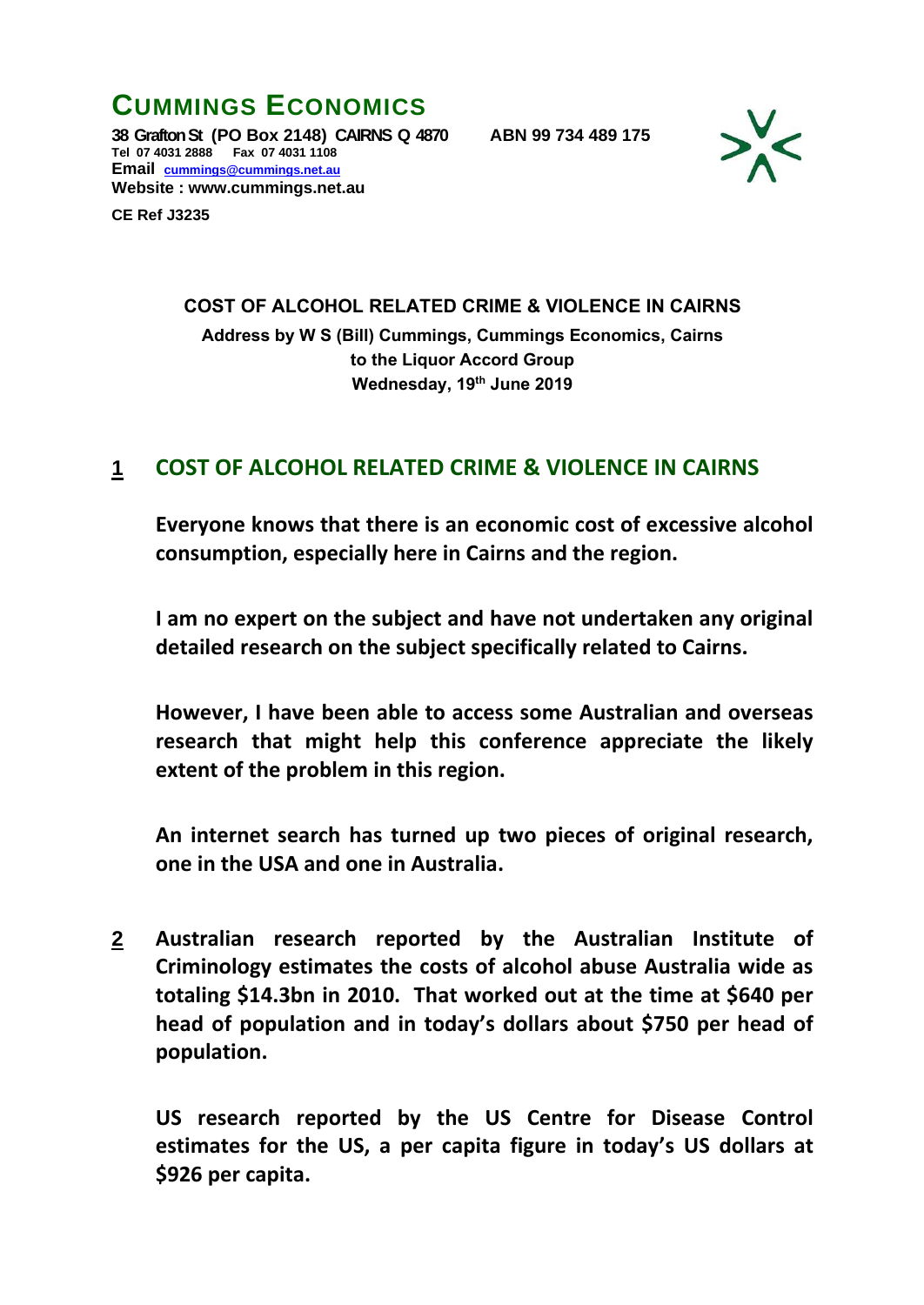**3 If you apply national averages to regional population (we use the Cairns SA4 region that includes Cairns, Cassowary Coast, Tablelands, Mareeba and Douglas), we get an estimated total of \$190m per annum in current dollars.**

**We are talking about almost \$200m in total in an economy with a Gross Regional Product of about \$13bn (ie. about 1.5%) and approaching the estimated expenditure by Chinese visitors to the region.**

**4 The Australian research estimates different categories of costs, indicating the biggest cost is in work productivity 42%, traffic accidents 26% and in the criminal justice system 21%, with impacts on the health system indicated at about 12%.**

**Translated into the local economy, this would come to about \$40m a year to the criminal justice system, \$80m in work productivity, \$48m in traffic accidents and \$23m in the health system.**

**5 But we all know that in the Cairns region, the total is likely to be higher than this.**

**There are relatively high levels of unemployment, especially youth unemployment.**

**Indigenous unemployment is especially high with indigenous youth unemployment recorded in the last Census at 35%.**

**6 We all know that tourism is important to the city.**